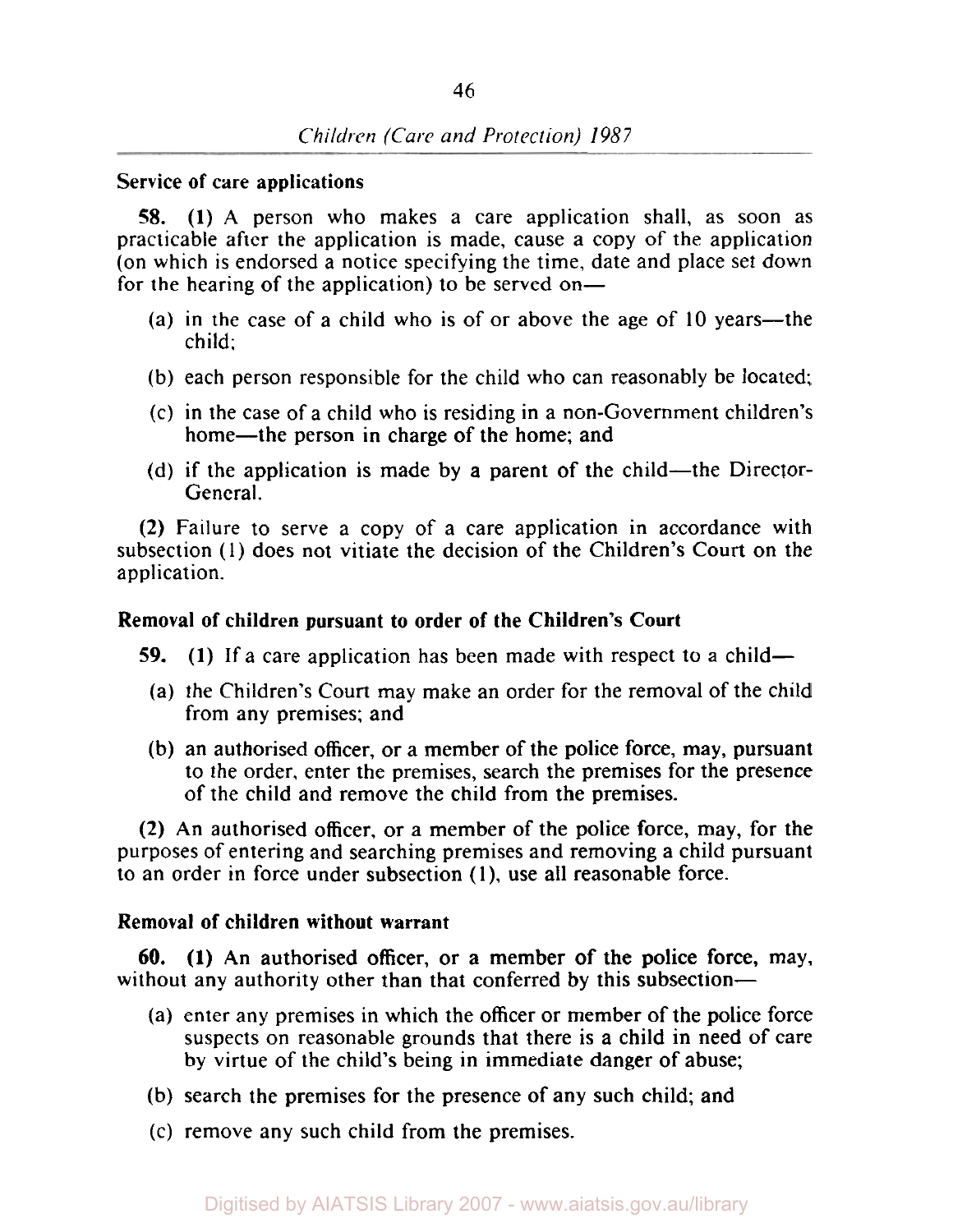# *Children (Care and Protection) 1987*

**(2)** An authorised officer, or a member of the police force, may, for the purposes of entering and searching premises and removing a child pursuant to subsection (1), use all reasonable force.

# **Power of search and removal of children in need of care**

**61. (1)** An officer or member of the police force may apply to an authorised justice for a search warrant if the officer or member of the police force has reasonable grounds for believing that there is in any premises a child in need of care.

**(2)** An authorised justice to whom such an application is made may, if satisfied that there are reasonable grounds for doing **so,** issue a search warrant authorising an officer or member of the police force named in the warrant-

- (a) to enter any premises specified in the warrant:
- (b) to search the premises for the presence of the child; and
- (c) to remove the child from the premises.

**(3)** Part **III** of the Search Warrants Act 1985 applies to a search warrant issued under this section.

**(4)** Without limiting the generality of section 18 of the Search Warrants Act 1985, a member of the police force or a medical practitioner, or both-

- (a) may accompany an officer executing a search warrant issued under this section; and
- (b) may take all reasonable steps to assist the officer in the exercise of the officer's functions under this section.

*(5)* It shall not be necessary in any search warrant issued under this section to name any particular child.

**(6)** An officer named in a search warrant, or a member of the police force, may, for the purpose of removing a child pursuant to the warrant, use all reasonable force.

# **Care of children pending care proceedings**

**62. (1)** If an officer or member of the police force removes a child from any premises under section 59, 60 or 61, the officer or member of the police force shall forthwith place the child in the care of the Director-General **to**  be kept by the Director-General at a place approved by the Minister for the purposes of this section.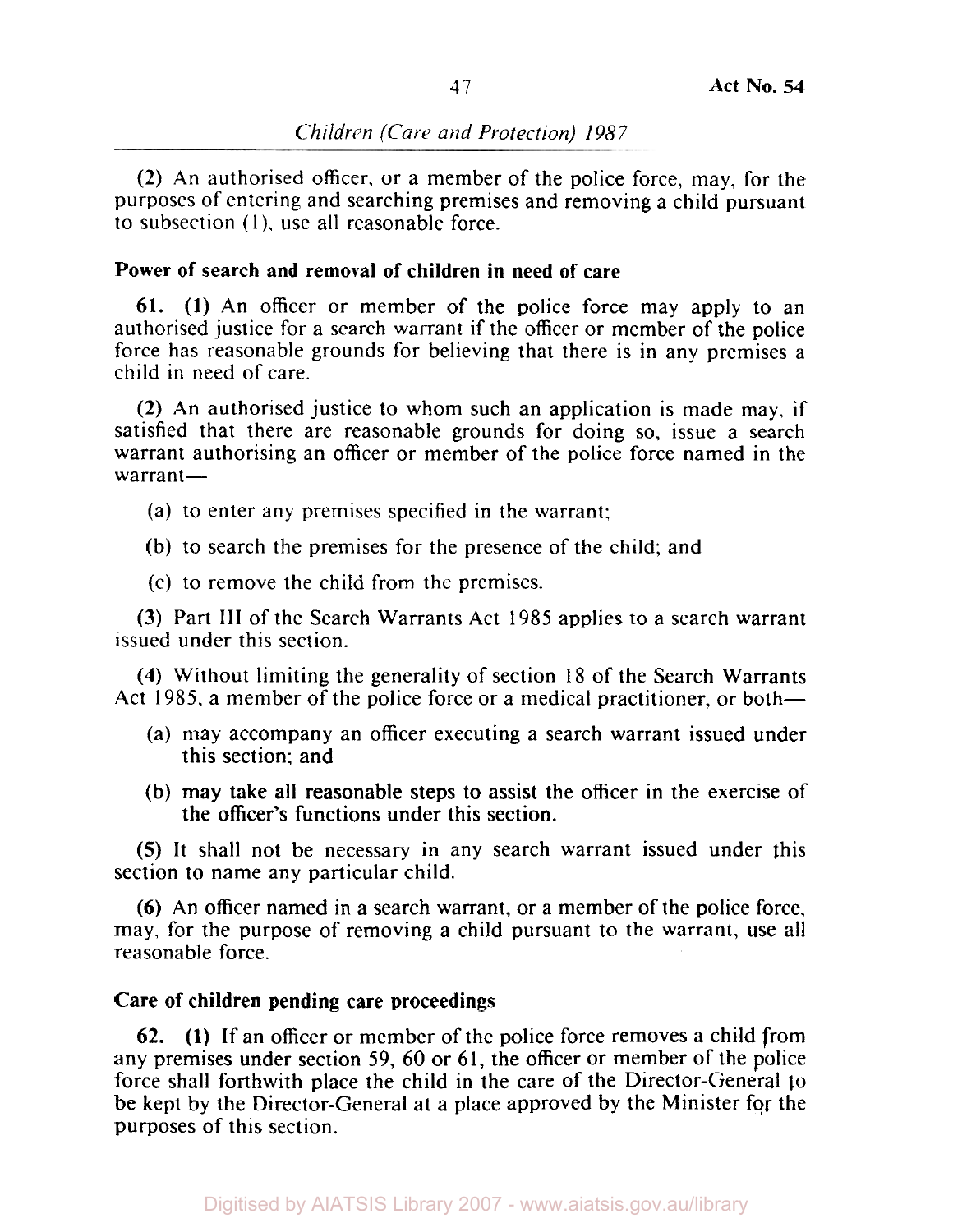**(2)** If a child has been removed from any premises under section 60 or 61 and placed in the care of the Director-General, the Director-General shall not keep the child in the Director-General's care for more than 3 days unless the Director-General has, before the expiration of that period, made a care application in respect of the child.

**(3)** If a child has been removed from any premises under section 59, 60 or 61 and placed in the care of the Director-General, the Director-General may, subject to any order of the Children's Court-

(a) discharge the child from the Director-General's care-

- (i) without any undertakings being given;
- (ii) upon the giving by a person responsible for the child of undertakings acceptable to the Director-General with respect to the care of the child;
- (iii) upon the giving by the child of undertakings acceptable to the Director-General with respect to the conduct of the child; or
- (iv) upon the giving of undertakings referred to in both subparagraph (ii) and subparagraph (iii); or
- (b) keep the child in the Director-General's care or, where a person approved by the Director-General is willing to have the care of the child, place the child in the care of that person,

pending the hearing of the care application made or to be made in respect of the child.

**(4)** While a child is in the care of the Director-General, the Director-General may. at any time before the hearing of the care application commences, exercise any of the functions conferred on the Director-General by subsection **(3)** (a).

*(5)* In determining whether or not to exercise any function under subsection (3) or **(4),** the Director-General shall have regard only to the following matters:

- (a) any views expressed by the child as to whether the child wishes that function to be exercised;
- (b) any views expressed by the child as to whether the child intends to return to the care of the person responsible for the child;
- (c) whether the exercise by the Director-General of that function is likely to protect the welfare of the child;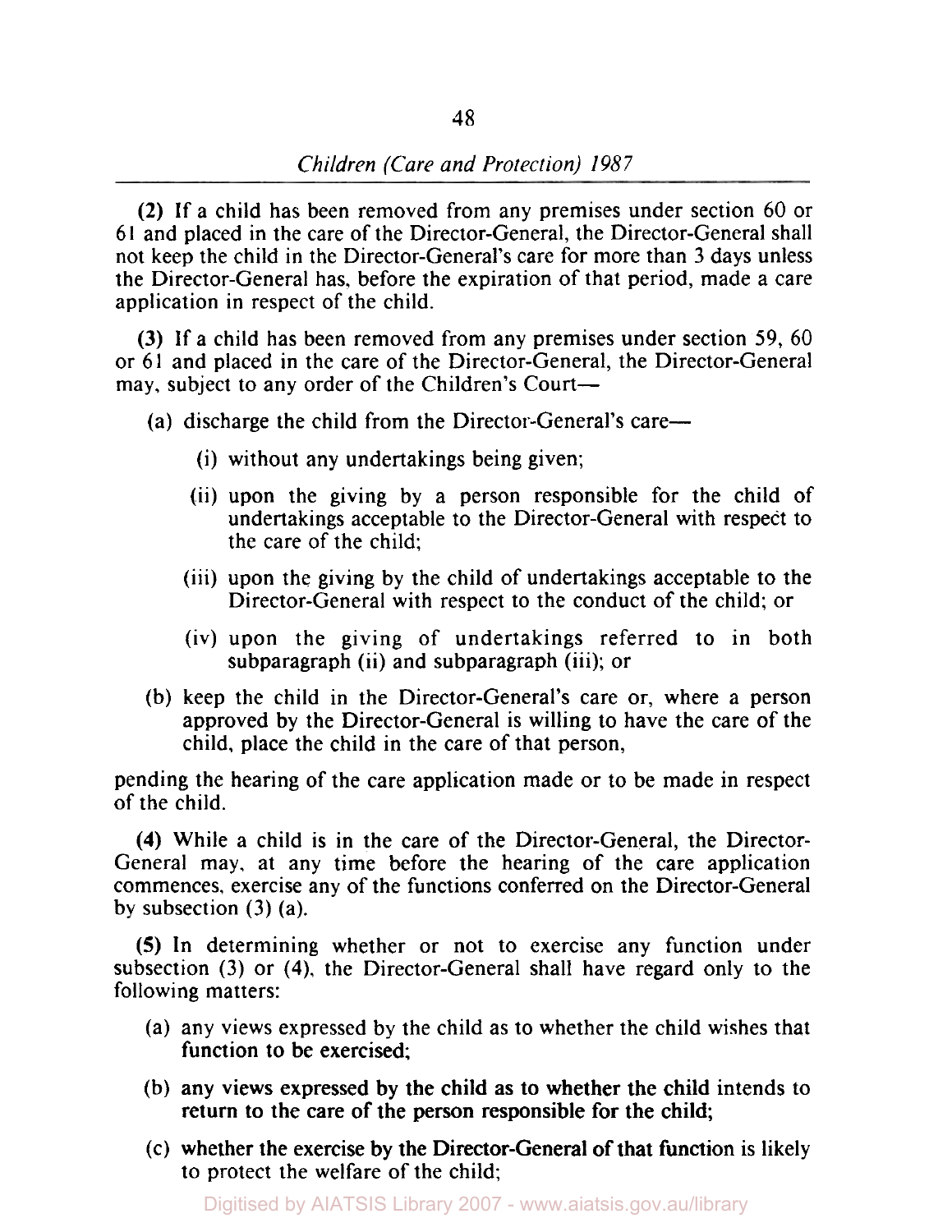(d) whether the failure by the Director-General to exercise that function is likely to endanger the welfare of any other person.

*(6)* An undertaking referred to in subsection **(3)** shall be in writing signed by the person giving it and shall remain in force until the commencement of the hearing of the care application made or to be made in respect of the child to whom it relates.

**(7)** A child does not cease to be in the care of the Director-General merely because the child has been placed in the care of some other person under subsection **(3)** (b).

## **Duties of Director-General to give information to certain persons**

*63.* **(1)** If the Director-General does not discharge a child from the Director-General's care, as referred to in section 62 **(3)** (a), the Director-General shall record the Director-General's reasons for not doing so and cause a copy of that record to be served on-

- (a) in the case of a child who is of or above the age of 10 years—the child; and
- (b) each person responsible for the child who can reasonably be located.

 $(2)$  If a child-

- (a) is the subject of a care application; and
- (b) is in the care of the Director-General under this Division,

the Director-General shall cause a document containing brief particulars of the laws under which an application may be made for the discharge of the child from the care of the Director-General to be served on-

- *(c)* in the case of a child who is of or above the age of 10 years-the child: and
- (d) each person responsible for the child who can reasonably be located.

*(3)* The Director-General shall cause a copy of any undertaking referred to in section 62 **(3)** to be served on the person giving it.

**(4)** Failure to comply with any provision of this section does not vitiate any thing done under any other provision of this Act.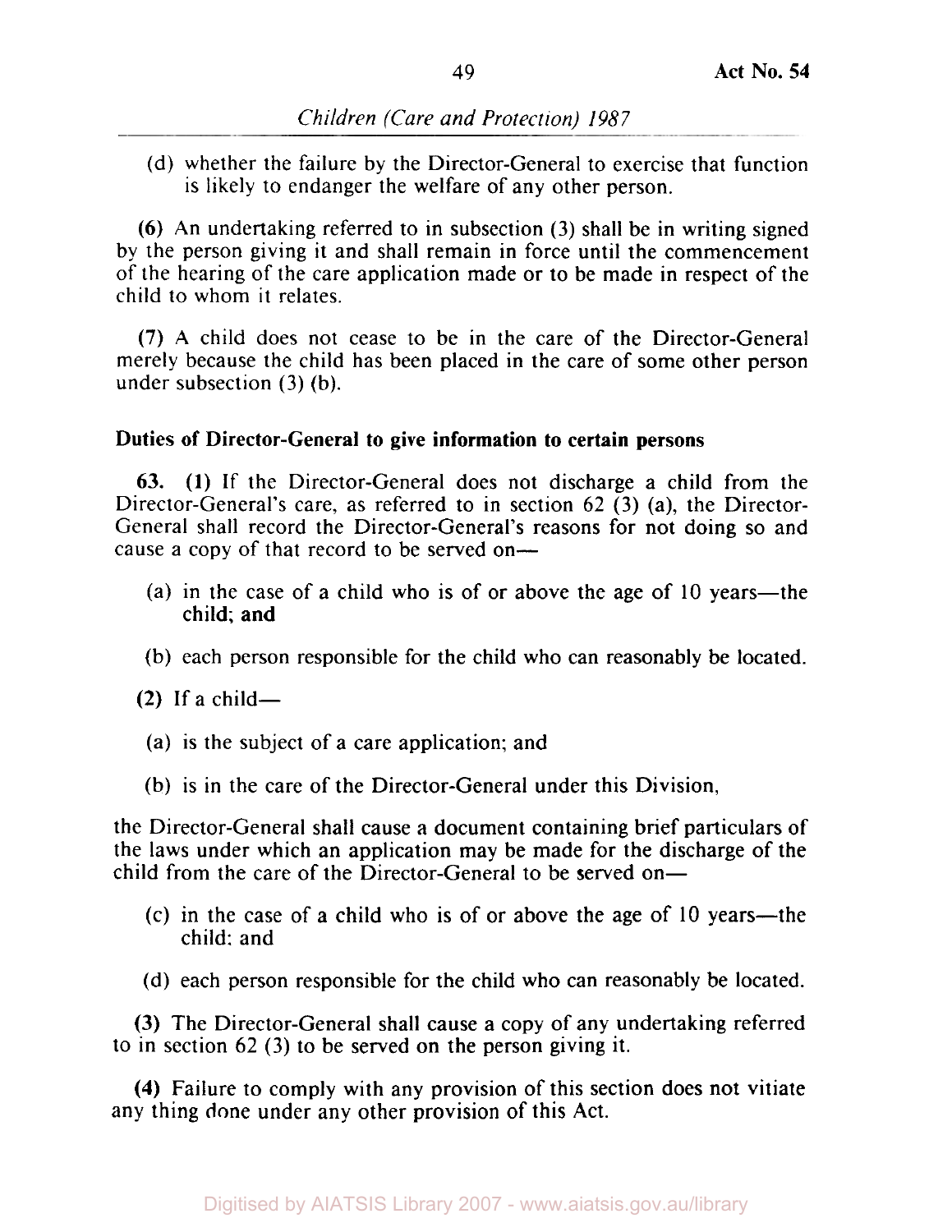*Children (Care and Protection) 1987* 

**DIVISION 3-Hearings** 

### **Attendance of witnesses, etc.**

**64.** In any proceedings under this Part with respect to a child, the Children's Court may require the attendance, at the place where the proceedings are being or are to be conducted, of the child and of any person responsible for the child.

### **Right of appearance**

*65.* **(1)** In any proceedings under this Part with respect to a child-

- (a) the child and each person responsible for the child; and
- (b) the Director-General,

may appear in person in the proceedings, or be represented by a barrister or solicitor or, by leave of the Children's Court, by an agent, and may examine and cross-examine witnesses on matters relevant to the proceedings.

**(2)** In any proceedings under this Part with respect to a child, any other person who. in the opinion of the Children's Court, has a genuine concern for the welfare of the child to whom the proceedings relate may, by leave of the Children's Court, appear in person in the proceedings, or be represented by a barrister, solicitor or agent, and may examine and **cross**examine witnesses on matters relevant to the proceedings.

## **Children's Court's powers with respect to representation for children**

*66.* **(1)** In any proceedings under this Part with respect to a child, the Children's Court may appoint a person to act as guardian ad litem for the child.

**(2)** In any proceedings under this Part with respect to a child, the Children's Court may, if it appears to it that the child ought to be separately represented-

- (a) order that the child be separately represented; and
- (b) make such other orders as it thinks necessary for the purpose of securing separate representation for the child.

**(3) A** person is not entitled to legal aid under the Legal Aid Commission **Act 1979** merely because the Children's Court has made an order under subsection **(2)** (b).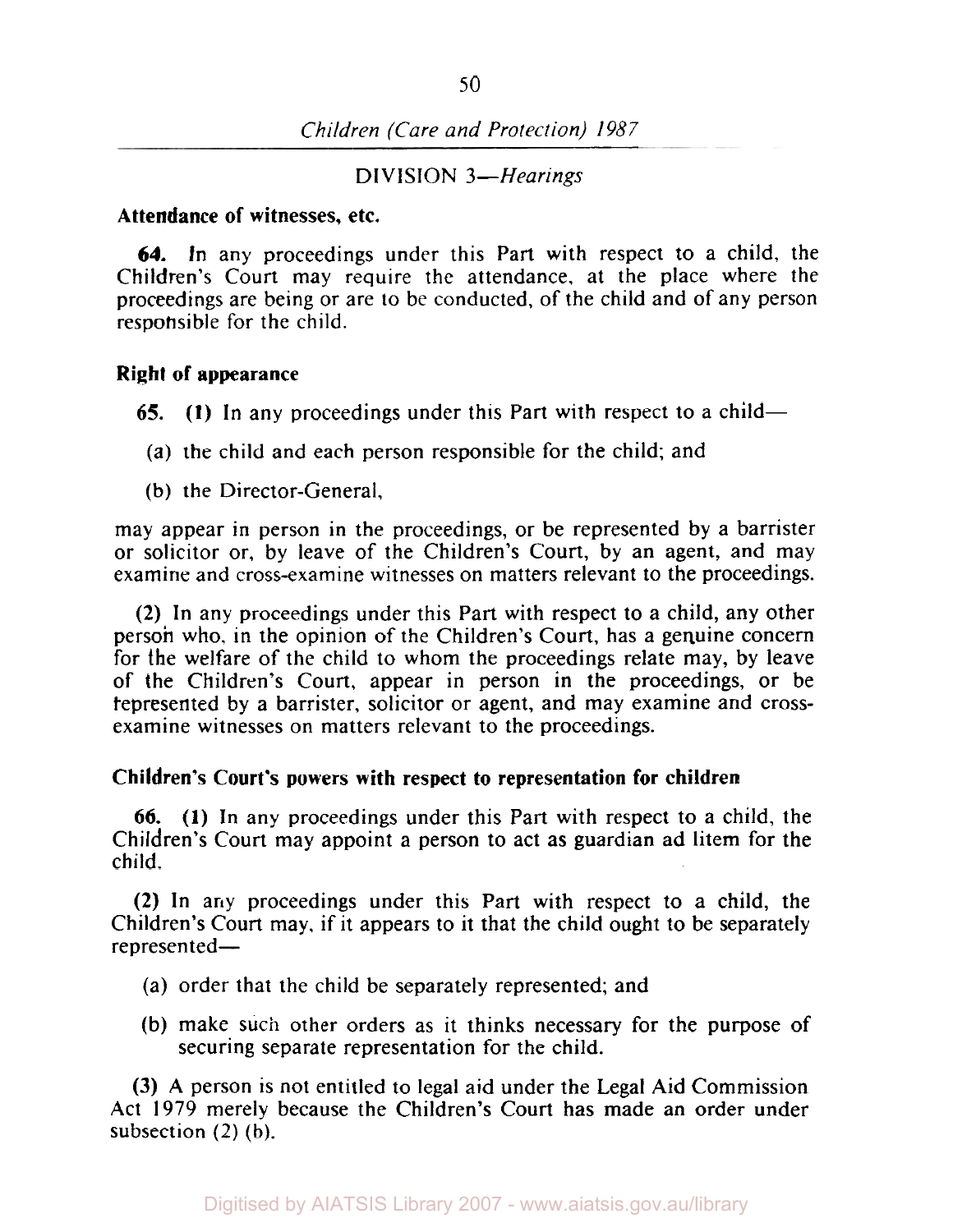*Children (Care and Protection) 1987* 

**Exclusion of general public from proceedings** 

Part with respect to a child-67. **(1)** While the Children's Court is hearing proceedings under this

- (a) any person (other than a person referred to in paragraph (b)) who is not directly interested in the proceedings shall, unless the Children's Court otherwise directs, be excluded from the place where the proceedings are being heard; and
- (b) any person who is engaged in preparing a report on the proceedings for dissemination through a public news medium shall, unless the Children's Court otherwise directs, be entitled to enter and remain in the place where the proceedings are being heard.

(2) While the Children's Court is hearing proceedings under this Part with respect to a child $-$ 

- (a) the Children's Court may direct the child to leave the place where the proceedings are being heard at any time during the proceedings if it is of the opinion that the prejudicial effect of excluding the child is outweighed by the psychological harm that is likely to be occasioned to the child if the child is allowed to remain there; and
- (b) the Children's Court may direct any person (other than the child) to leave the place where the proceedings are being heard at any time during the examination of any witness if it is of the opinion that it is in the interests of the child that such a direction should be given.

(3) The powers exercisable by the Children's Court under subsection (2) (b) may be exercised even if the person to whom a direction under that paragraph is given is directly interested in the proceedings.

**(4)** If the Children's Court gives a direction under subsection (2) **(q)** with respect to a child, it shall also give a direction under subsection (2) (b) with respect to all persons who are engaged in preparing reports of the proceedings for dissemination through a public news medium.

## **Publication of names, etc.**

68. **(1)** The name of any child-

- proceedings under this Part; (a) who appears as a witness before the Children's Court in any
- (b) to whom any proceedings under this Part relate; or
- (c) who is mentioned or otherwise involved in any proceedings under this Part,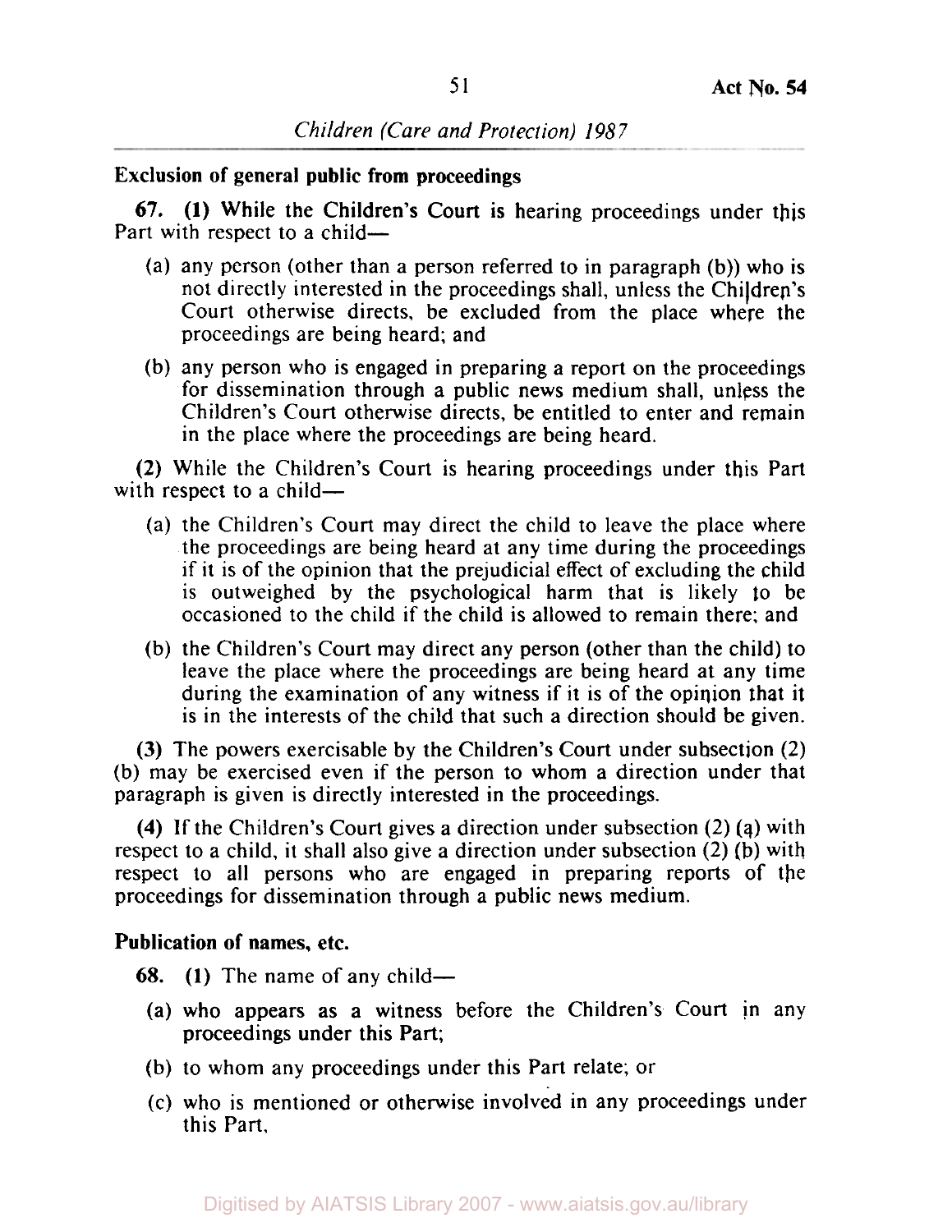shall not be published or broadcast, whether before or after the proceedings are disposed of.

(2) Any person who publishes or broadcasts the name of any child the publication or broadcasting of which is prohibited by subsection (1) is guilty of an offence.

- (3) Subsection  $(1)$  does not prohibit—
	- (a) the publication or broadcasting of an official report of the proceedings of the Children's Court that includes the name of any child the publication or broadcasting of which would otherwise be prohibited by subsection (1); or
- (b) the publication or broadcasting of the name of a child-
	- (i) in the case of a child who is under the age of **14** years at the time of publication or broadcasting-with the consent of the Minister; or
	- (ii) in the case of a child who is of or above the age of **14** years at the time of publication or broadcasting-with the consent of the child.

**(4)** For the purposes of this section, a reference to the name of a child includes a reference to any information, picture or other material that identifies the child or is likely to lead to the identification of the child.

# **Children's Court to explain proceedings to children**

69. **(1)** In any proceedings under this Part with respect to a child, the Children's Court shall take such measures as are reasonably practicable to ensure that the child understands the proceedings and, in particular, that the child understands-

(a) the nature of any assertions made in the proceedings; and

(b) the legal implications of any such assertion.

(2) Without limiting the generality of subsection **(1),** the Children's Court shall, if requested by the child or by some other person on behalf of the  $child.$  explain to the child-

(a) any aspect of the Children's Court's procedure; and

(b) any decision or ruling made by the Children's Court,

in or in relation to the proceedings.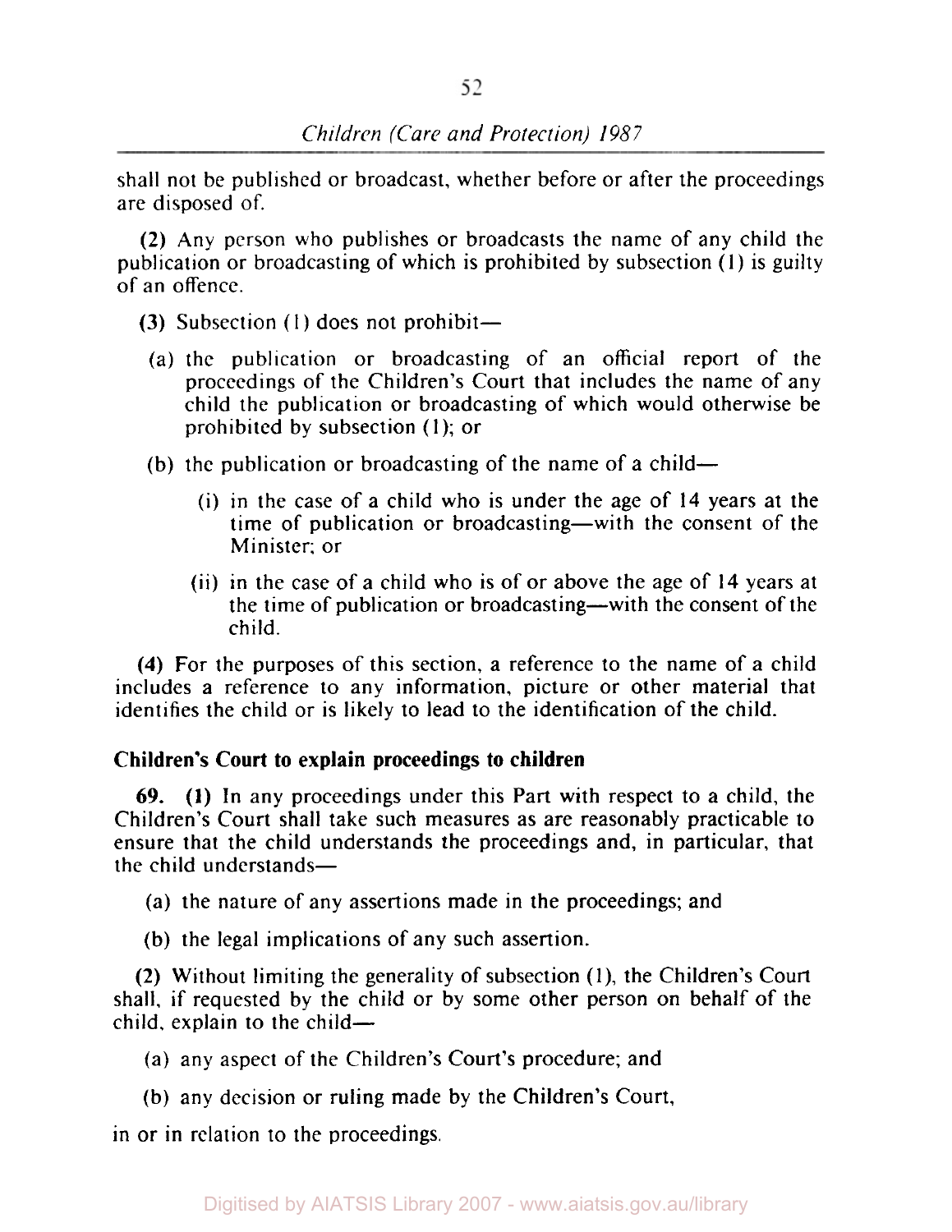(3) Without limiting the generality of subsection (1), the Children's Court shall ensure that the child has the fullest opportunity practicable to be heard, and to participate, in the proceedings.

#### **Procedure generally**

70. (I) Proceedings under this Part shall be conducted with as little formality and legal technicality and form as the circumstances of the case permit.

(2) Proceedings under this Part are not criminal proceedings, but an order shall not be made under section 72 **(1)** (b) or (c) in respect of a child unless the Children's Court is satisfied that it is very highly probable that the child is in need of care.

(3) In any proceedings under this Part, the Children's Court is not bound by the rules of evidence but may, subject to section 71, consider any statement, document, information or matter that may, in its opinion, assist it in relation to the proceedings, whether or not the statement, document, information or matter would be admissible in accordance with those rules.

**(4)** In any proceedings under this Part, a member of the Children's Court may examine and cross-examine any witness to such extent as the member thinks proper for the purpose of eliciting information relevant to the exercise of the Children's Court's powers under this Part.

**(5)** In subsection **(4),** a reference to a member of the Children's Court includes a reference to an authorised Magistrate within the meaning of the Children's Court Act 1987.

### **Admissibility of certain statements**

**71. (1)** Any statement or information made or given to a member of the police force by a child to whom any proceedings under this Part relate shall not be admitted in evidence in the proceedings unless—

- (a) there was present at the place where, and throughout the period of time during which, it was made or given an adult (other than a member of the police force)—
	- (i) nominated by the child; or
	- (ii) belonging to a class of persons selected by the child,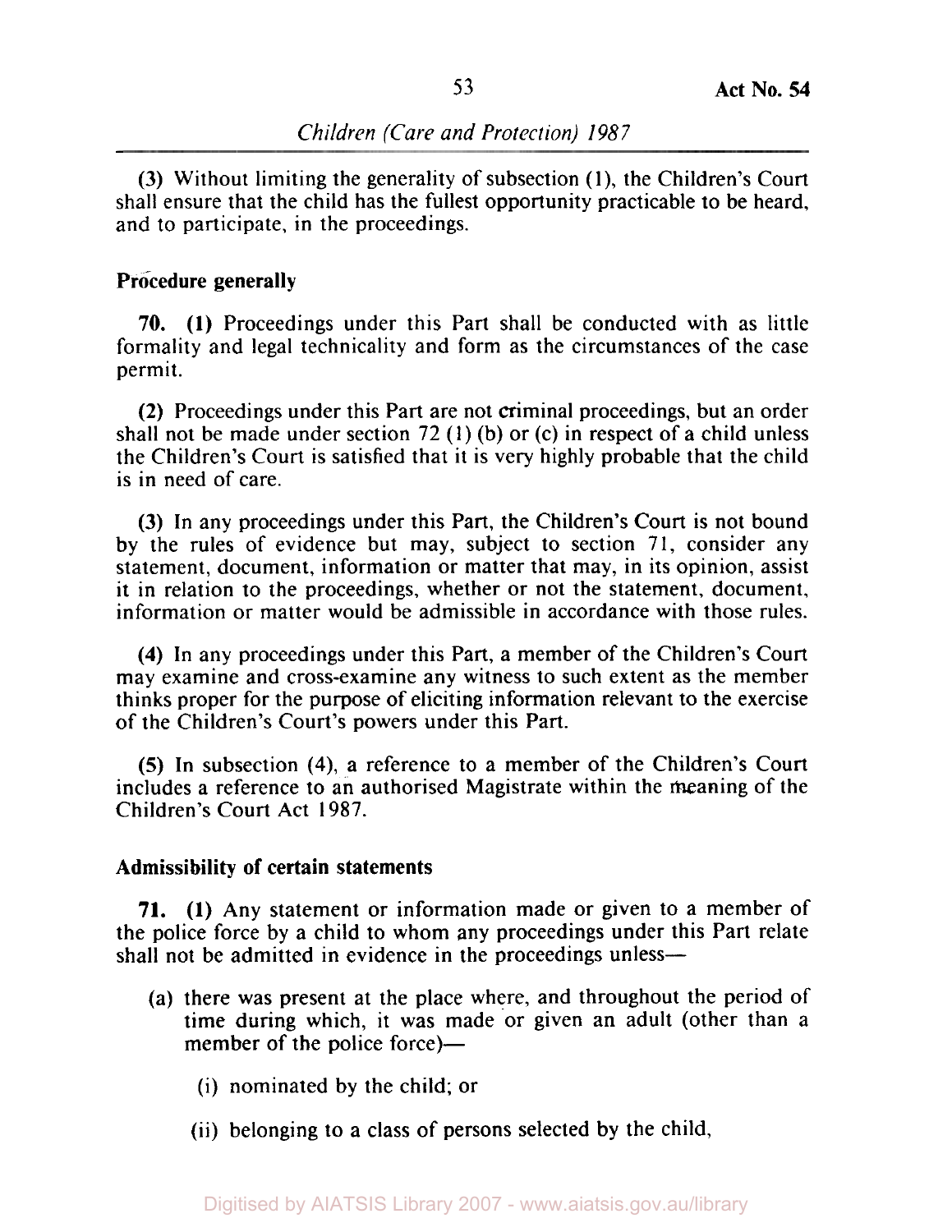and the child was given (before the statement or information was made or given) an opportunity to consult with the adult in private; or

- (b) the Children's Court-
	- (i) is satisfied that there was proper and sufficient reason for no such adult to have been present at the place where, or throughout the period of time during which, the statement or information was made or given; and
	- (ii) considers that, in the particular circumstances of the case, the statement or information should be admitted in evidence in those proceedings.

that alleges that a child is in need of care— **(2)** Subsection **(1)** does not apply in any proceedings on a care application

- made, for the child's care; or (a) because adequate provision is not being made, or is likely not to be
- (b) because the child is being, or is likely to be, abused.

# **DIVISION** *4-Children's Court orders*

# **Children's Court's powers with respect** *to* **children in need of care**

Children's Court shall inquire into the matter and— **72. (1)** If a care application is made with respect to a child, the

- (a) if it is not satisfied that the child is in need of care, it shall make an order dismissing the application;
- (b) if it is satisfied that the child **is** in need of care-
	- (i) it may make an order accepting such undertakings (given by a person responsible for the child) as it thinks fit with respect to the care of the child:
	- : (ii) it may make an order accepting such undertakings (given by the child) as it thinks fit with respect to the child's conduct; or
	- (iii) it may make an order accepting undertakings referred to in both subparagraph (i) and subparagraph (ii); or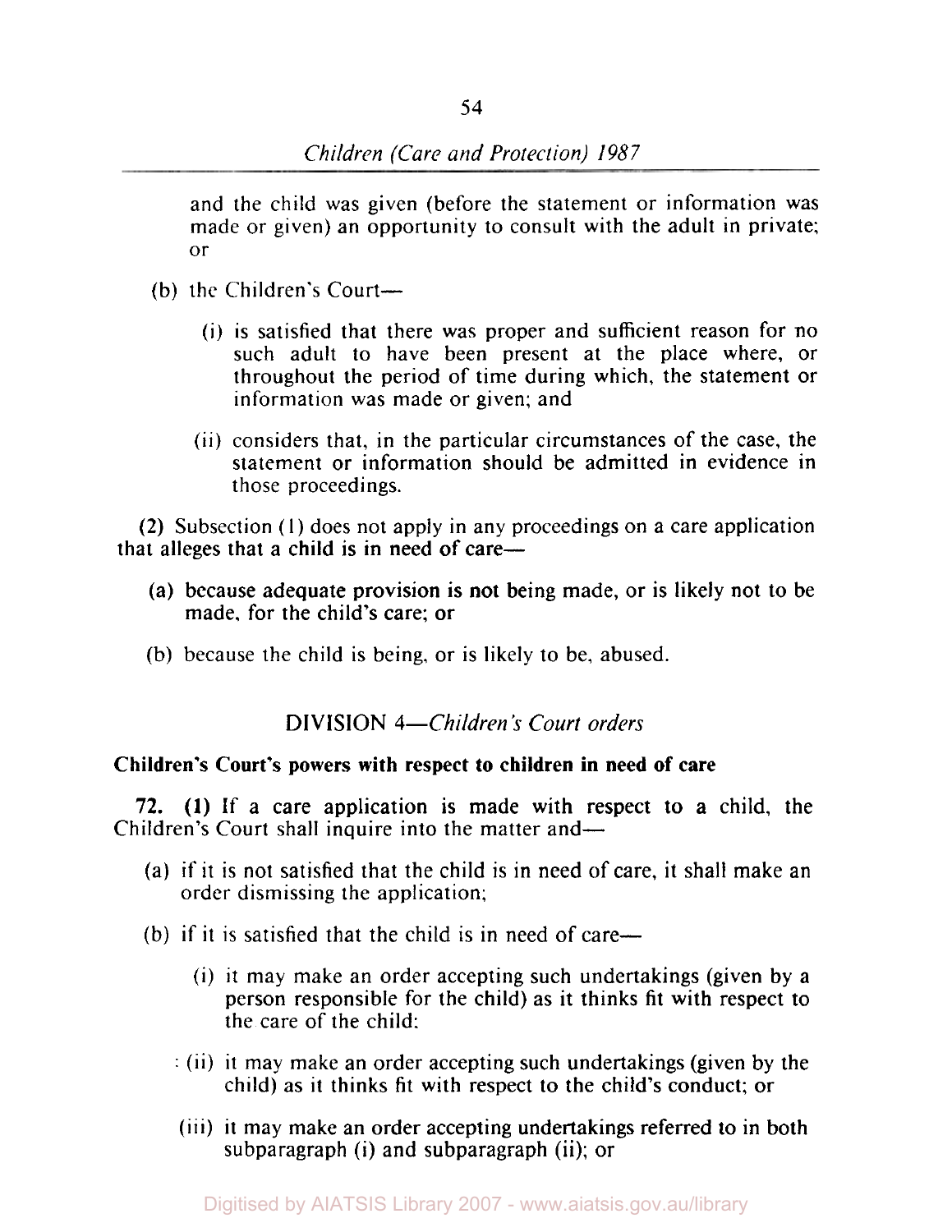- (c) if it is satisfied that the child is in need of care and that the making of an order under this paragraph is likely to result in a significant improvement in the standard of care being given to the child-
	- (i) it may make an order placing the child under the supervision of an officer (whether or not on the giving of undertakings referred to in paragraph (b) (i) or (ii) or both);
	- (ii) where a suitable person is willing to have the custody of the child-it may make an order placing the child in the custody of that person (whether or not on the giving of undertakings referred to in paragraph (b) (i) or (ii) or both); or
	- (iii) it may make an order declaring the child to be a ward under this Act,

for such period expiring on or before the day on which the child attains the age of 18 years as it thinks fit.

**(2)** In considering a care application in respect of a child, the Children's Court shall have regard to-

- (a) the need to protect the welfare of the child;
- (b) the views of the child;
- (c) the importance of encouraging continuing contact between the child and the persons responsible for the child;
- (d) the importance of preserving the particular cultural environment of the child;
- (e) the practicability of services and facilities being provided to the child without the need for the making of an order under subsection (1) (b) or (c): and
- *(f)* the objects of this Part.

**(3)** The Children's Court may make an order under subsection (1) (b) or (c) in respect of a child even though the child is not then in need of care if the Children's Court is satisfied that-

- (a) the child was in need of care when the circumstances that gave rise to the relevant care application occurred or existed; and
- (b) the child would be in need of care but for the existence of arrangements for the care of the child made under section 62 or **77.**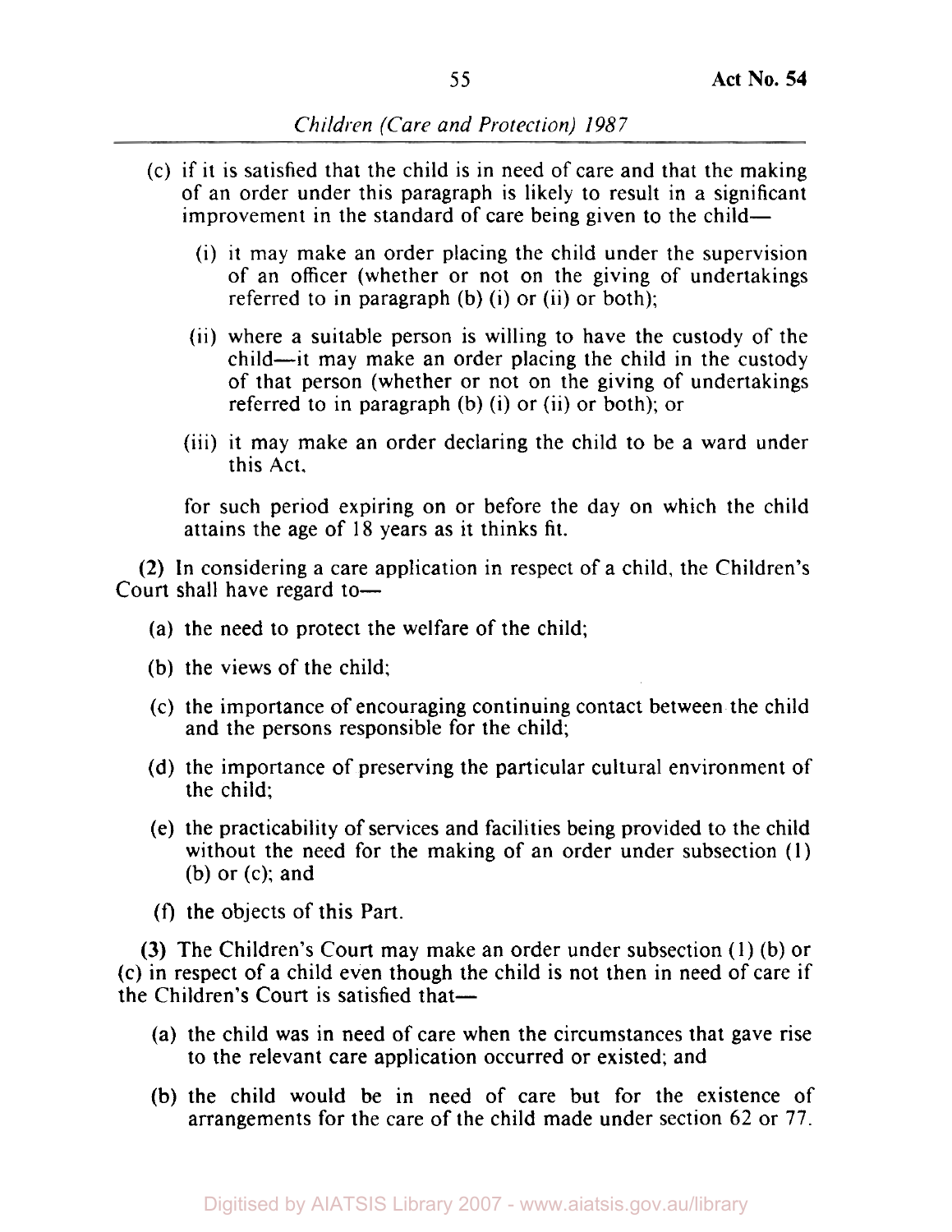**(4)** An undertaking referred to in subsection **(1)** shall be in writing signed by the person giving it and shall remain in force for such period (expiring on or before the day on which the child attains the age of **18** years) as may be specified in the undertaking.

*(5)* The Children's Court shall cause a copy of any undertaking referred to in subsection (1) to be served on the person giving it.

**(6) If** the Children's Court makes an order under subsection **(1) (c),** it shall cause a copy of the order to be forwarded to the Director-General.

- (a) an order **is** made with respect to a child under subsection (1) **(c)** (ii);
- (b) the person in whose custody the child is placed by the order is the principal officer of a private fostering agency; and
- **(c)** no undertakings of the kind referred to in subsection (1) (b) (i) were given by the principal officer on the making of the order,

the principal officer may place the child in the care of another person.

# **Restrictions on making orders under sec. 72**

of a child unless-**73. (I)** An order shall not be made under section **72** (1) *(c)* in respect

- (a) the child is under the age of 16 years; and
- (b) the Children's Court is satisfied that the exercise of its power under section **72** (1) (b) would be wholly insufficient to meet the child's need for care.

**(2)** An order shall not be made under section 72 (1) **(c)** (iii) in respect of a child unless the Children's Court is satisfied that the exercise of its power under a preceding subparagraph of that paragraph would be wholly insufficient to meet the child's need for care.

**(3)** If the Children's Court is of the opinion that a child the subject of a care application has been brought up substantially in accordance with a particular culture or is regarded as belonging to a particular cultural group, the Children's Court shall not, unless the child has expressed a wish to the contrary, make an order under section 72 **(1) (c)** (i) or (iii) unless it has taken into account the practicability of making an order under section 72 (1) **(c)**  (ii) placing the child in the custody of a person belonging to that cultural group.

 $(7)$  If-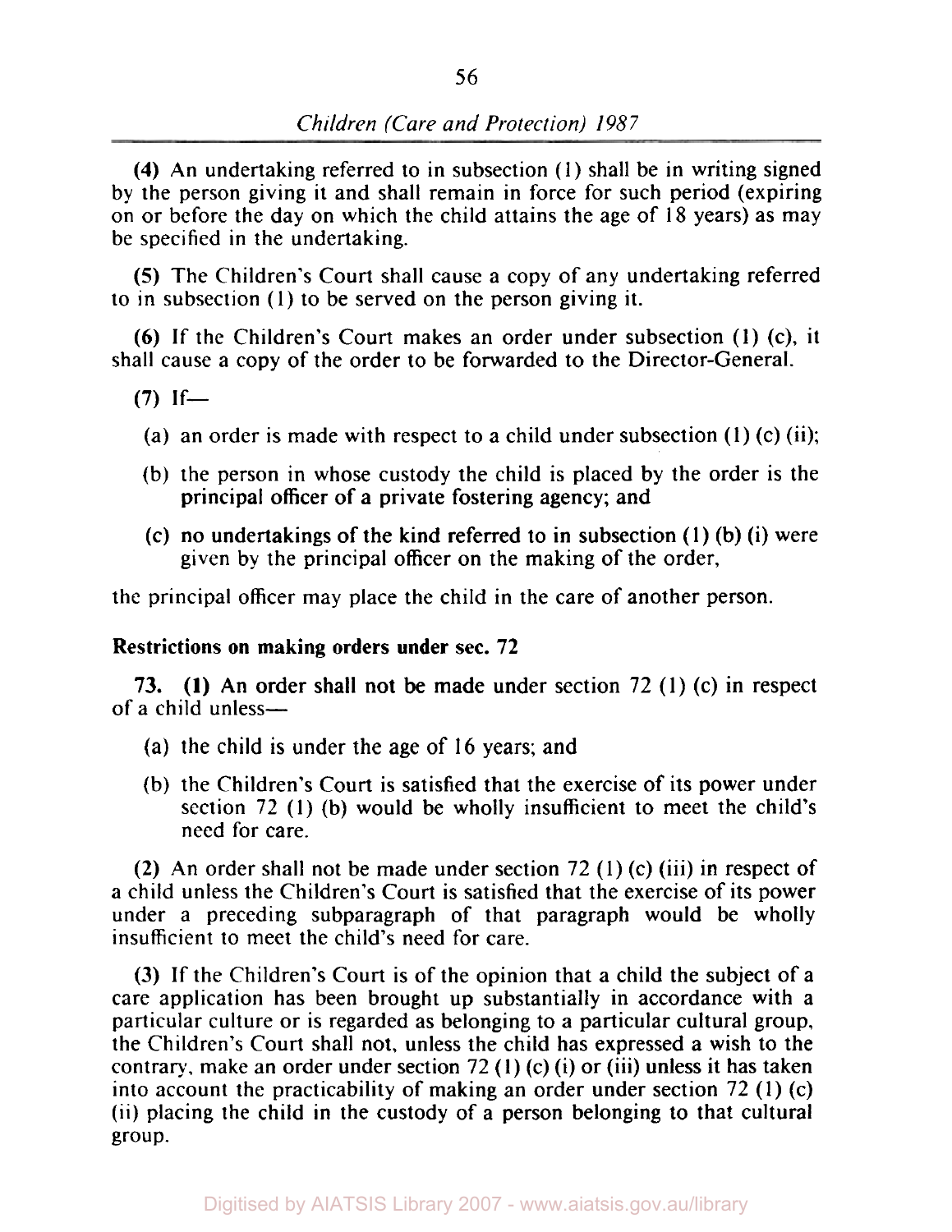**(4)** The Children's Court shall not make an order under section 72 (1) (c) in respect of a child if the order would be inconsistent with any order in relation to the child made by the Supreme Court in the exercise of its jurisdiction with respect to the custody and guardianship of children.

# Assessment reports

**74. (1)** The Children's Court shall not make an order under section 72  $(1)$  (c) (ii) or (iii) unless—

- (a) the Director-General has tendered to the Children's Court an assessment report, prepared in accordance with the regulations, with respect to the child;
- (b) the Director-General has caused copies of the report to be given to the child and to any other person appearing in the proceedings; and
- (c) the Children's Court has taken into account the matters contained in the report and any submissions made in relation to those matters by the persons referred to in paragraph (b).

**(2)** Such a report shall include, in relation to any case in respect of which the Children's Court has determined that a conflict of cultural factors exists, such advice as is appropriate to enable the Children's Court to make an appropriate order in relation to the child.

# Variation of orders under sec. **72**

**75. (1)** An application for the rescission or variation of an order under section 72 (1) (b) or (c) may be made—

- (a) by the Director-General;
- (b) by the child the subject of the order;
- (c) by a person responsible for the child; or
- (d) by any person who deems himself or herself to have a sufficient interest in the welfare of the child.

**(2)** The Children's Court is not required to hear or determine an application made to it with respect to a child by a person referred to in subsection (1) (d) unless it considers the person to have a sufficient interest in the welfare of the child.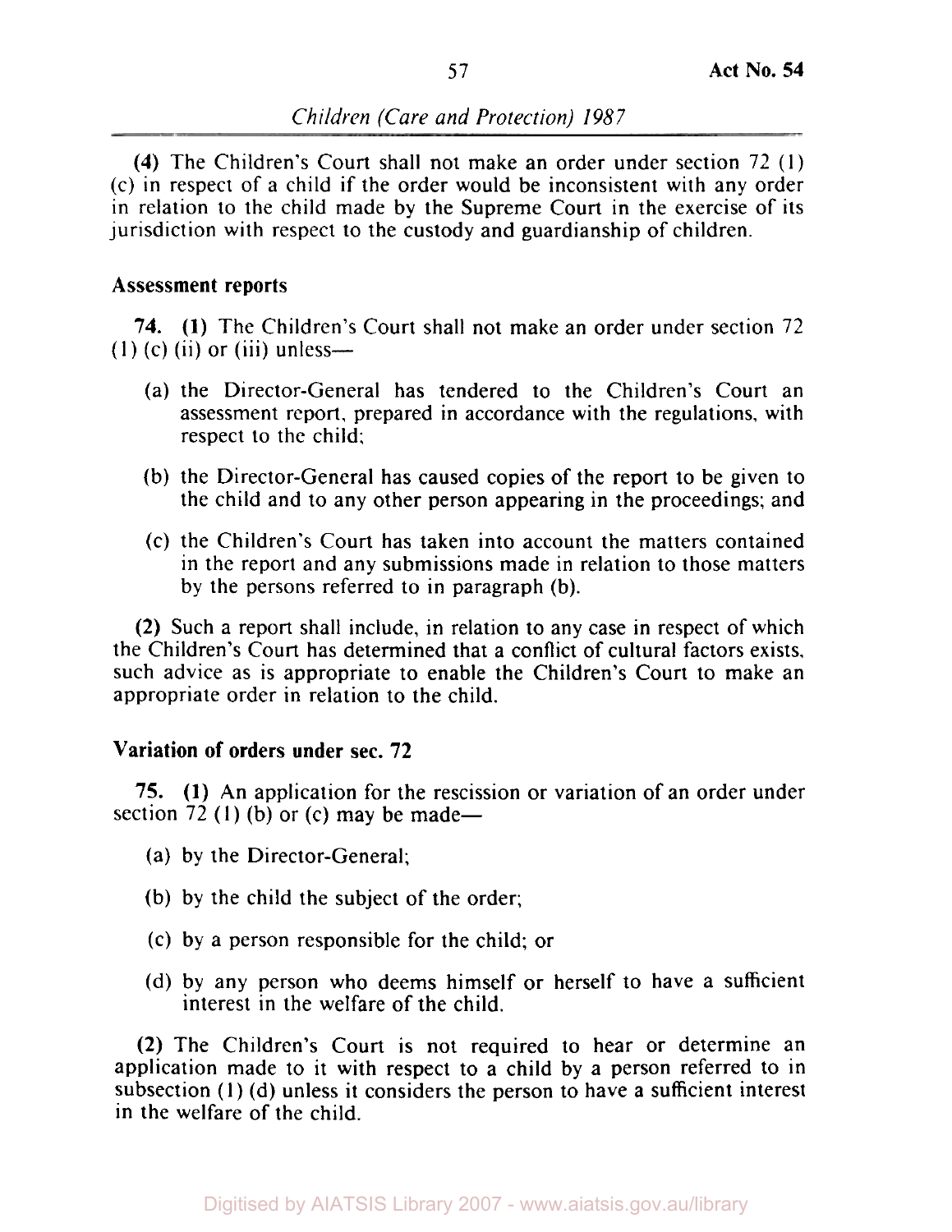(3) If the Children's Court is satisfied, on an application made to it with respect to a child, that it is appropriate to do so-

- (a) it may. by order, vary or rescind any order under section 72 (1) (b) or (c); and
- (b) if it rescinds such an order-it may, in accordance with this Division. make any one of the orders that it could have made in relation to the child had a care application been made to it with respect to the child.

**(4)** Upon the making of an order under subsection (3) (a) or (b), the Children's Court shall cause notice of the order to be served on the Director-General.

**(S)** There is no limit to the number of applications that may be made under subsection (I) for the variation or rescission of an order under section 72.

# DIVISION 5-Adjournments

## **Adjournments by the Children's Court**

76. **(1)** The Children's Court shall not adjourn proceedings on a care application for a period exceeding 8 days on any one occasion if, on the adjournment. it makes an order under section 77 (1) with respect to the child to whom the application relates whereby the child is placed or continued in the care of the Director-General.

(2) Without limiting the generality of subsection (1), the Children's Court-

- (a) shall not adjourn proceedings on a care application for a period, or for periods in the aggregate, exceeding 8 days except with the consent  $of-$ 
	- (i) in the case of a child who is of or above the age of 10 years the child; and
	- (ii) each person responsible for the child, being a person who is appearing in, or is represented at, the proceedings,

given after they have received advice from a barrister or solicitor instructed to advise them on the question of the adjournment: and

(b) shall not adjourn any such proceedings for a period, or for periods in the aggregate, exceeding 42 days.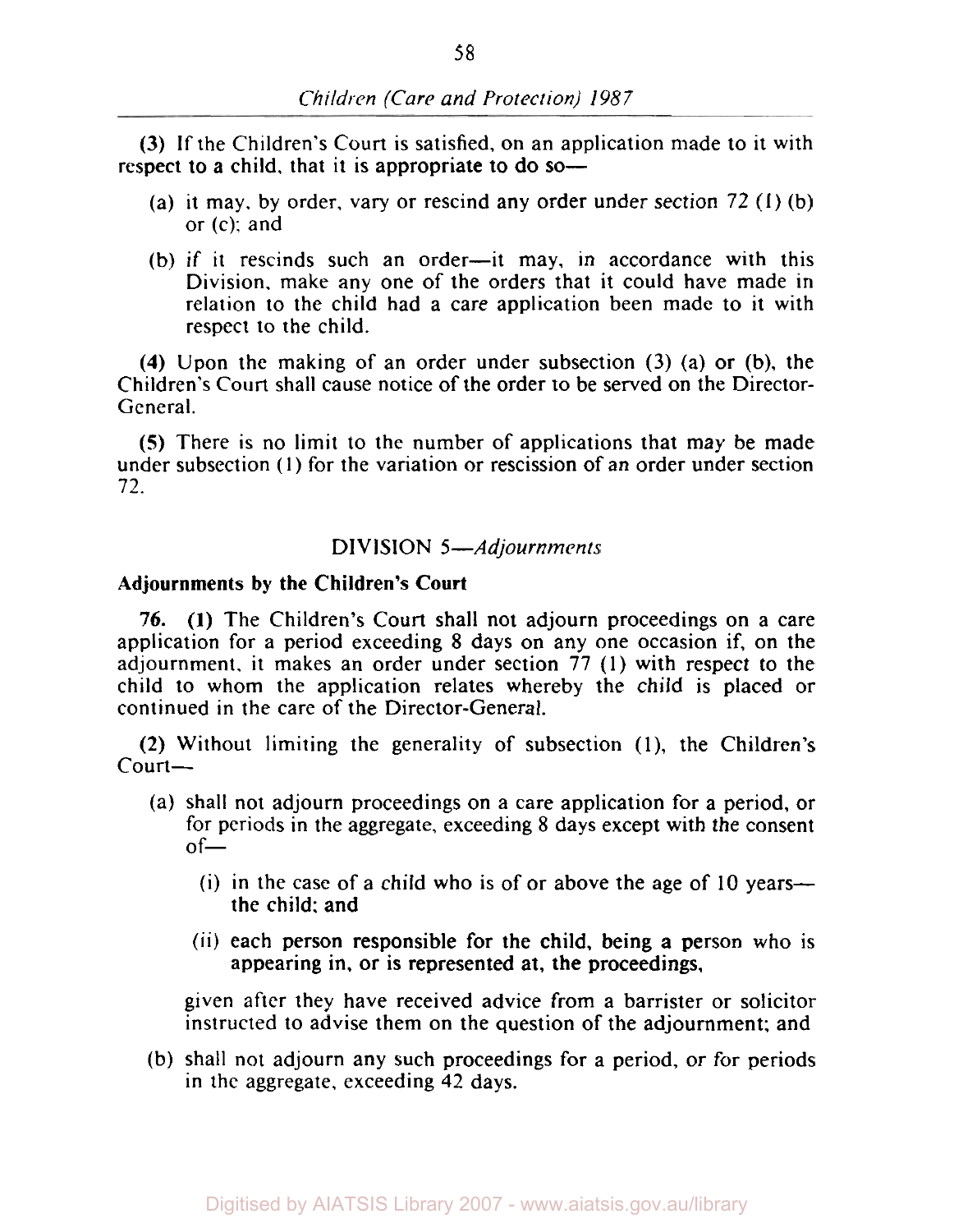## Care of children during adjournments

77. (1) On the adjournment of proceedings on a care application with respect to a child, the Children's Court shall do one of the following things:

- (a) if the child is not in the care of the Director-General--
	- (i) it may refuse to make an order under subparagraph (ii), (iii),  $(iv)$  or  $(v)$ :
	- (ii) it may make an order accepting such undertakings (given by a person responsible for the child) as it thinks fit with respect to the care of the child;
	- (iii) it may make an order accepting such undertakings (given by the child) as it thinks fit with respect to the conduct of the child:
	- (iv) it may make an order accepting undertakings referred to in both subparagraph (ii) and subparagraph (iii);
	- **(V)** it may make an order placing the child in the care of the Director-General:
- (b) if the child is in the care of the Director-General-
	- (i) it may make an order discharging the child from the care of the Director-General unconditionally:
	- (ii) it may make an order discharging the child from the care of the Director-General on the giving of undertakings referred to in paragraph (a) (ii) or (iii) or both;
	- (iii) it may make an order that the child continue in the care of the Director-General.

(2) In determining which order to make under subsection **(1),** the Children's Court shall have regard only to the following matters:

- (a) any views expressed by the child as to whether the child wishes the order to be made:
- (b) any views expressed by the child as to whether the child intends to return to the care of the person responsible for the child;
- (c) whether the making of the order is likely to protect the welfare of the child:
- (d) whether the failure by the Children's Court to make the order is likely to endanger the welfare of any other person.